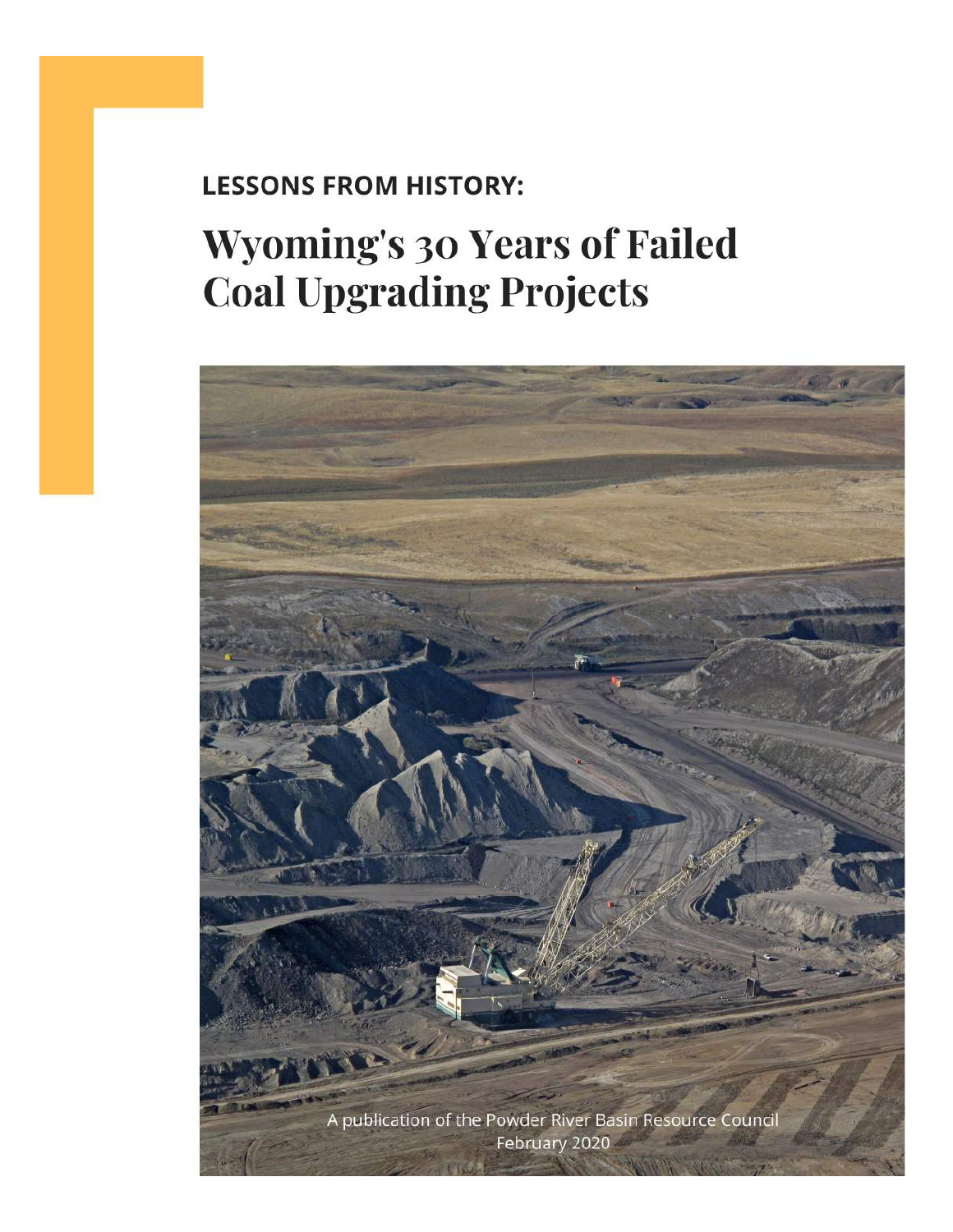

## **934 North Main Street, Sheridan, WY 82801 307-672-5809 www.powderriverbasin.org**

**Who We Are**

Founded in 1973, Powder River Basin Resource Council is a citizen-based organization of individuals and affiliate groups dedicated to the stewardship of Wyoming's natural resources. Through member empowerment, strategic alliances, and a dedicated staff, we work to preserve Wyoming's unique quality of life and our precious air, land, and water quality.

Our mission is to preserve and enrich our agricultural heritage and rural lifestyle, conserve Wyoming's unique land, minerals, water, and clean air consistent with the responsible use of these resources to sustain the livelihoods of present and future generations; and educate and empower Wyoming's citizens to raise a coherent voice to affect the decisions that will impact our environment and lifestyle.

We are a nonprofit, 501c (3) tax-exempt organization.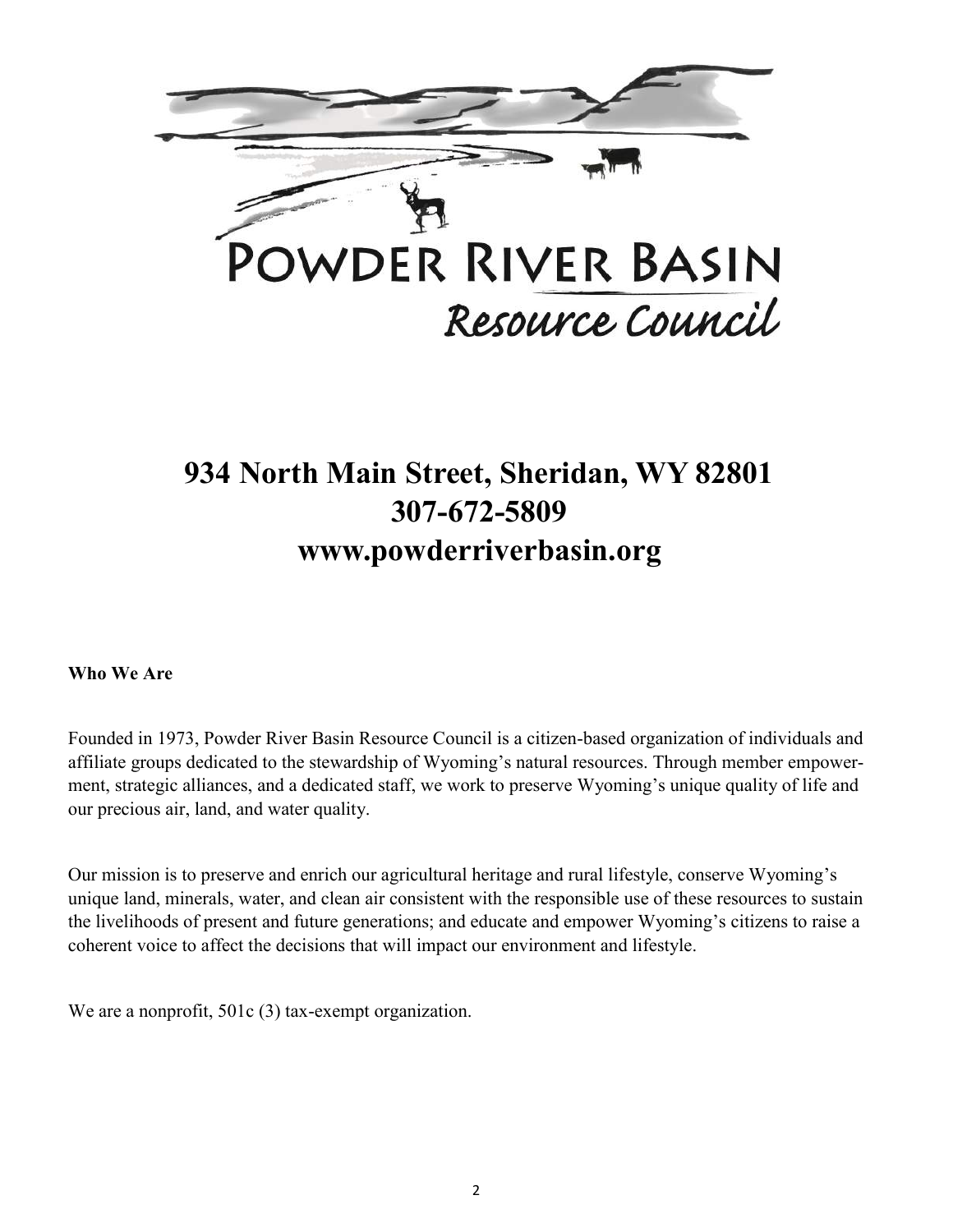#### **Introduction: Purpose of research and definition of coal enhancement or upgrading**

For over 30 years, many parties have invested time and effort in a myriad of projects seeking to upgrade Wyoming's coal resources. Public money has funded a lot of this work, and to date, only one project has achieved any success. This report documents the history of coal upgrading failures, and the time and money spent in vain trying to increase coal's market viability. In retrospect, it is clear that a better use of these resources would have been to apply them toward diversification of Wyoming's economy and tax base.

The University of Wyoming's Center for Energy Economics and Public Policy has acknowledged a pronounced, downward trend in coal production and associated tax revenues. <sup>23</sup> The recent spate of coal related bankruptcies in the state, and the uncollectable deficit they have left counties and school systems statewide, attest to the dangers of our failure to find viable economic alternatives to coal. This report is an effort to realistically review the state's past priorities with respect to coal, and what those priorities have produced. The question before policy-makers is simple: do we continue to pump public monies into projects with limited success in an effort to stabilize our coal industry or do we instead shift efforts to helping our communities and our state transition into a new economic future? This report attempts to inform the answer to that question by looking at the past history of success with these projects.

"Upgrading" refers to projects that attempt either to enhance the value of coal as a fuel for electrical generation, or to create new, non-combustion uses for coal-derived products. Since the 1990s, Wyoming has seen many such projects proposed or attempted, and has backed many with public funds. These attempts have come in a variety of forms, but all sought to create value-added products from coal in order to increase its marketability.

Sadly, success rate of these attempts has been extremely low. Out of 16 coal upgrading projects studied for this report, only one has resulted in a successful product. Atlas Carbon has been making activated carbon, a substance used in filtration and industrial processes, from Powder River Basin coal since  $2014$ .

#### **FAILED WYOMING COAL ENHANCEMENT OR UPGRADING PROJECTS**

| Evergreen Energy Coal Drying |                                                        |
|------------------------------|--------------------------------------------------------|
|                              | Amax Coal Drying (1990's) Belle Aur                    |
|                              | <b>KFx</b> Coal Drying                                 |
|                              | White Energy   Coal Drying & Briquetting               |
|                              | Char Fuels Coal to liquid                              |
|                              | DKRW Coal to Liquid & Integrated Gas<br>Combined Cycle |
|                              | Rocky Mountain 1 Rawlins Underground Coal Gasification |
|                              | Encoal Gasification 1990                               |
|                              | Hoe Creek Underground Coal Gasification                |
|                              | Williams Energy   Underground Coal Gasification        |
|                              | LINC Energy   Underground Coal Gasification            |
|                              | High Plains   Above Ground Coal Gasification           |
| Hampshire Energy             | Synfuels                                               |
| Ciris                        | In-situ Bio-conversion                                 |
|                              | Luca/Patriot In Situ Bio-conversion                    |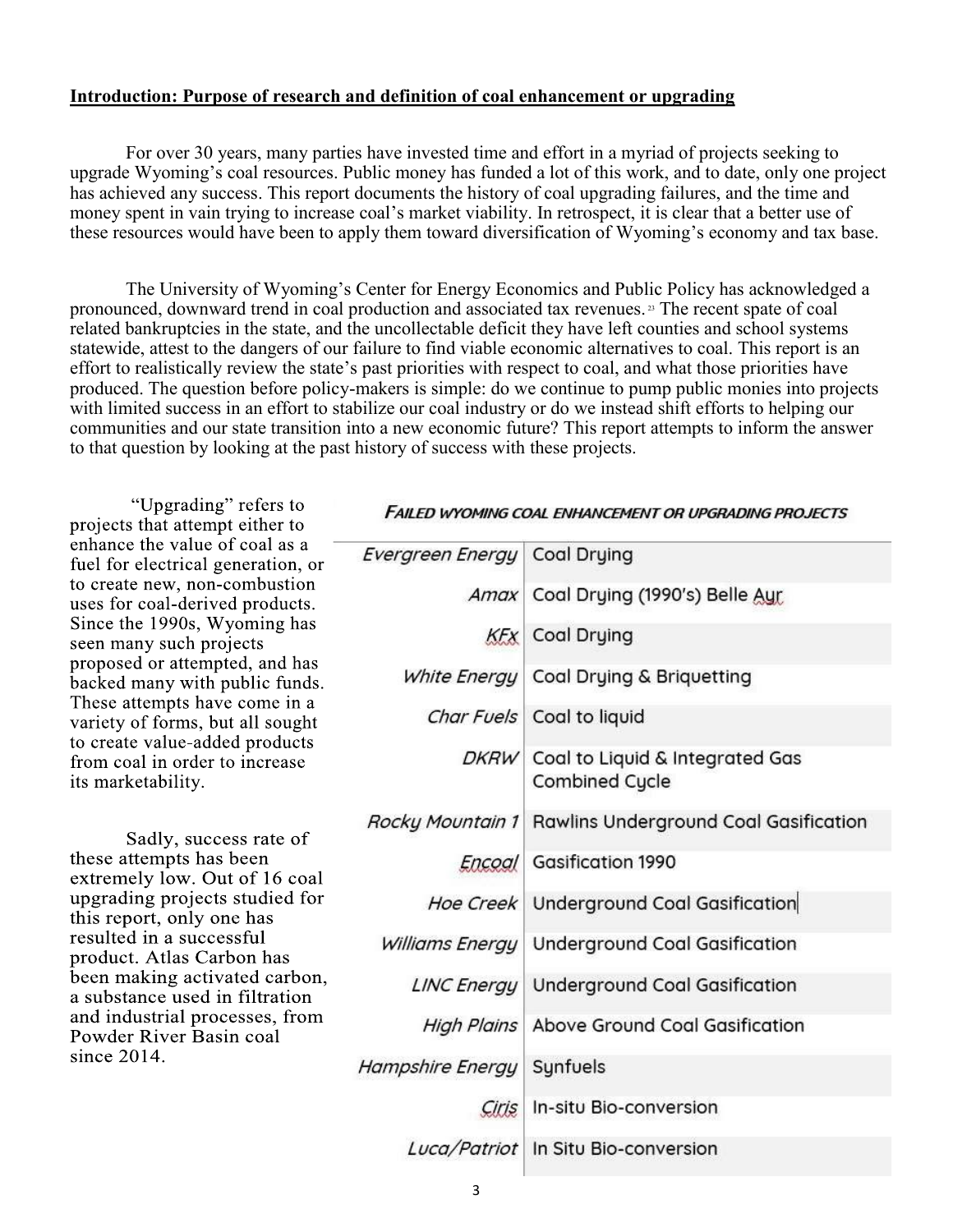Beyond the fact that only one of these projects has produced a commercial-scale valueadded product, each has posed inherent dangers in the form of environmental and social costs. And collectively, they have wasted hundreds of millions of dollars of public and private funds. Many of the ventures that have actually been built have left environmental liabilities in their wake, creating further externalized public costs. Maybe most harmful, the false hopes for Wyoming coal's market future they have created have led to complacency and inaction on efforts needed to economically diversify the state.

This analysis is based on a study of the following project types:

- Coal Drying (including Evergreen Energy, Amax, Kfx, and White Energy)
- Coal to Liquid Fuels (including Char Fuels, DKRW, Encoal, and Hampshire Energy)
- Above Ground Coal Gasification (High Plains Gasification)
- In-Situ Coal Gasification (including Hoe Creek, Rocky Mountain 1, Williams Energy, LINC Energy, Ciris, and Luca/Patriot).
- Coal-to-Carbon Products (including Atlas Carbon, Ramaco, and the Advanced Carbon Products Innovation Center (ACPIC)).

Although this research is not exhaustive, it covers the most prominent coal upgrading projects attempted to date in Wyoming.

#### **Coal Drying**

Wyoming produces around 40% of the thermal coal used in United States power plants. The high rate of production currently seen in the Powder River Basin started in 1990, when sulfur emissions from power plants

were limited by the Clean Air Act in response to acid rain.<sup>1</sup> According to the Wyoming State Geological Survey, because coal from the Powder River Basin (PRB) is generally low in sulfur content "Wyoming coal does not require the cleaning and processing needed for much of the coal in the eastern United States." <sup>2</sup> While this lowsulfur subbituminous coal has helped it gain and retain a large market share in thermal power generation, Wyoming's coal contains around 30% moisture,<sup>3</sup> which reduces its thermal output, making it more expensive to ship (in dollars per million Btu). Throughout the '80s, '90s, and early 2000s, coal drying projects were repeatedly touted as the solution to this issue, but not one was commercially successful.

In the 1980s, the company KFx developed a coal drying project using pressurized steam to dewater PRB coal and increase its heating value. By promoting the



**The Eagle Butte Mine in Campbell County was the site of the proposed Amax coal drying project in the 1980s.** 

unproven advantages of this technology, KFx was able to secure multiple rounds of public and private funding. A plant was built to make enough dried product for utility test burns, but the process was costly, and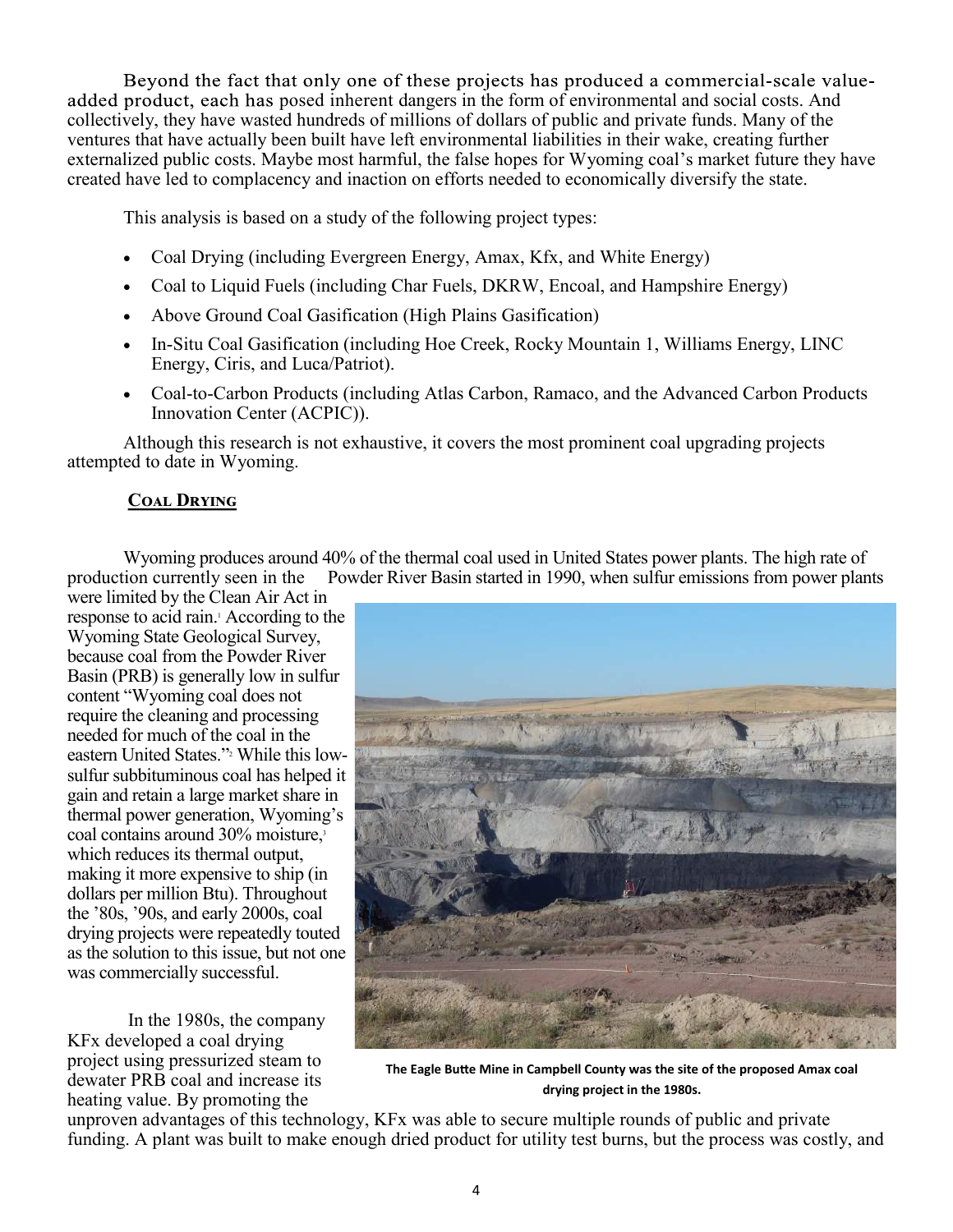the product was susceptible to spontaneous combustion once the coal was dried. The project was ultimately abandoned after repeated budget shortfalls and cumulative expenditures of over \$95 million.<sup>4</sup>

 In the late 1980s, the Amax Coal Dryer Project sought to reduce moisture without increasing the reactive characteristics of Powder River Basin (PRB) coal, using a fluidized bed drying technology. Although there were initial reports of success, the final report on the project prepared for the U.S. Department of Energy (DOE) found that around 80% of the end product was unmarketable because of its fine particulate size.<sup>5</sup> Instead of meeting the stated goal to "expand the marketability of Powder River Basin Coals," the process instead created an unmarketable product that was dusty and highly reactive. The project was shut down within a few years. We have been unable to find documentation of how many millions of dollars were spent on this project, but the DOE was a public partner in the project.

In later years, other companies undertaking coal drying projects included White Energy, which abandoned the project in the permitting stage, and Evergreen Energy, $6$  a successor to KFx which filed for Chapter 7 bankruptcy. Over the years, many similar endeavors have also ended in failure. In each instance, media coverage surrounding the projects was optimistic, and in each



**The Encoal facility at the Buckskin Mine never produced a commercial product. (Source DOE)**

instance the project ended with no marketable product, and often with no physical facilities ever being built. Throughout these 30 years, the constant enemies of coal upgrading projects have been economics and product quality. Despite repeated attempts and well over \$100,000,000 spent, coal drying remains technically and commercially out of reach as a mechanism for improving the marketability of PRB coal.

#### **COAL TO LIQUIDS & COAL GASIFICATION**

 Coal-to-liquid projects in Wyoming have aimed to utilize gasification techniques to produce a synthetic gas (which may include hydrogen, carbon monoxide, methane, and light hydrocarbons) from which liquid fuels such as gasoline and diesel fuel can then be produced. Only one of these projects, Encoal, was constructed, in 1992, at a noncommercial demonstration scale. It developed a mild gasification process that made both solid and liquid products. While the liquid product worked as a low-quality substitute for fuel oil, the companion solid product was dusty and prone to spontaneous combustion. Without both product streams, the Encoal technology was uneconomical.

Then, in 2010 another demonstration-scale project was proposed, using a high-pressure gasifier designed for higher altitudes with PRB coal as the feedstock. The \$100 million High Plains Gasification Research Facility,<sup>10</sup> a collaboration between General Electric (GE) and the State of Wyoming, sought to develop technologies to produce cleaner fuels like hydrogen while capturing carbon dioxide from the plant exhaust to inhibit greenhouse gas emissions. GE withdrew its proposal in 2011, citing the lack of clear federal policy on climate change. A GE spokesman said, "When government policy and economic realities are aligned in the U.S., we plan to be a leader in cleaner coal technologies." Wyoming Governor Matt Mead saw this withdrawal as, "… a real-world example of the local impact of the federal government's failure to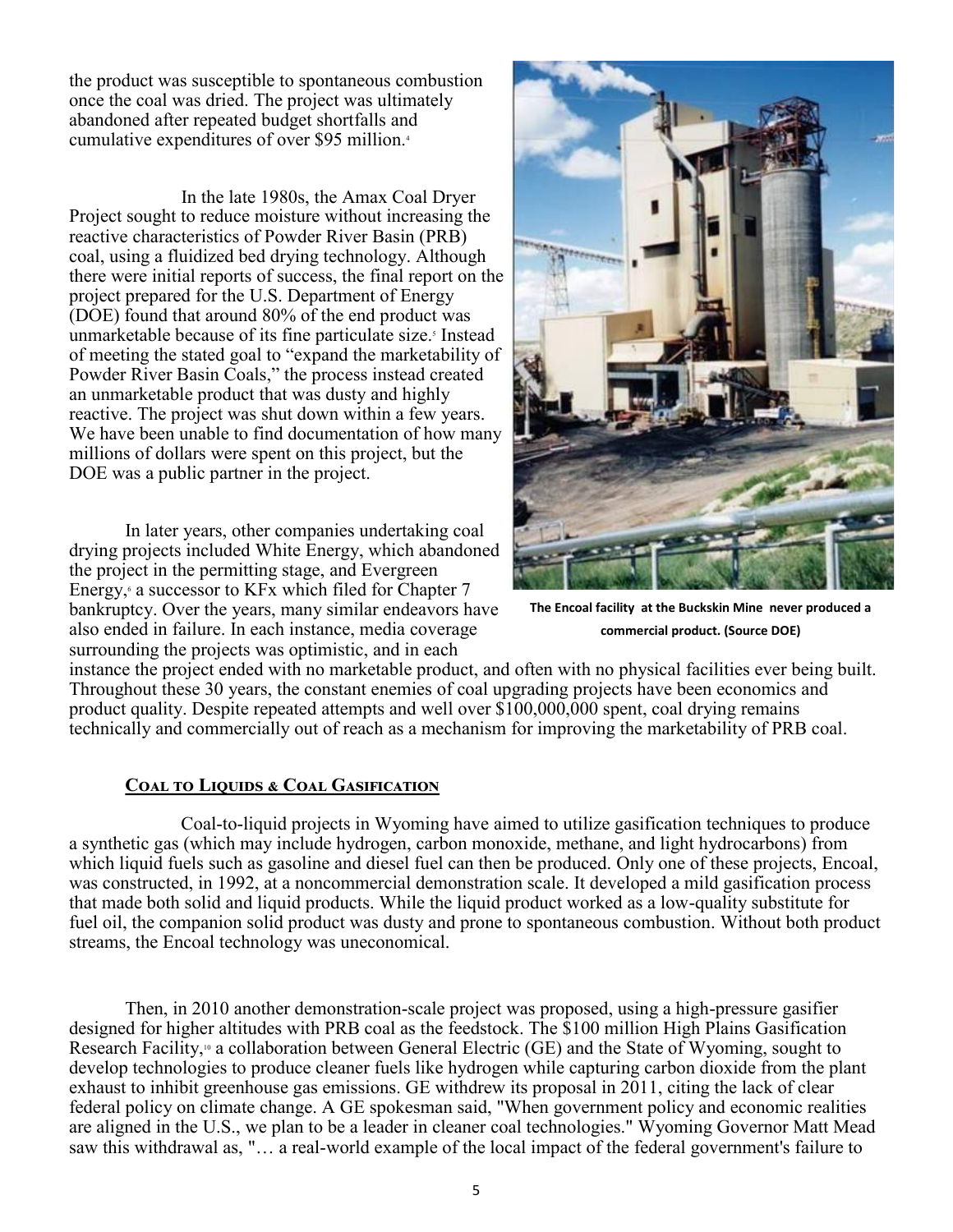provide a policy path forward for energy use in America." Not all of Wyoming's \$40 million investment in the project could be recovered, leaving the state with stranded assets in a project that was never built.

In retrospect, the fracking revolution and the persistent abundance of natural gas and crude oil have since dashed the dream that coal-to-liquids or coal gasification technology will prove viable in the foreseeable future.

Other coal-to-liquids projects have met similar fates, some after receiving public subsidies. Despite acquiring large amounts of funding from a variety of federal, state and private sources, they were abandoned before they were ever built.



**Two concrete pads were the extent of construction at the DKRW site.**

Examples include the Hampshire Energy Synfuels Plant,<sup>11</sup> an Integrated Gasification Combined Cycle and liquid fuels plant planned by DKRW,<sup>12</sup> and a coal-to-liquids project proposed by the company Char Fuels that was to be built next to the Dave Johnston generating plant in Glenrock.<sup>13</sup>



#### **In-Situ Coal Gasification**

 In Wyoming, several coal gasification proposals have sought to convert low-rank coal into syngas and/or methane either thermally or biologically. Thermal conversion, known as underground coal gasification (UCG), supplies heat and oxygen to the coal seam to initiate partial combustion and pyrolysis. This generates a variety of organic compounds, some of which are hazardous. The process is subject to the uncertainty of underground geology and is difficult to control from the surface. The underground technologies posed thus far present insurmountable technical and

environmental challenges. Attempted thermal conversion projects have left behind a series of environmental disasters for the state and federal governments to handle without ever producing a marketable product.

 Some UCG projects were never even built, but they still cost taxpayers millions of dollars in subsidies. None of the projects that *were* built produced a marketable product, but some still caused environmental damage. Numerous UCG projects have been abandoned, leaving behind environmental contamination that cost state and federal governments additional millions of dollars to clean up.

In Rawlins, the "Rocky Mountain 1," a UCG joint venture project between DOE, Amoco, GRI, and EPRI reported initial success in producing gas from coal seams.<sup>7</sup> Unfortunately, the process used led to environmental contamination and surface leaks from inadequately capped wells.<sup>8</sup> To make matters worse, the gas produced was not a salable product. Analysis from Western Research Institute concluded that the gas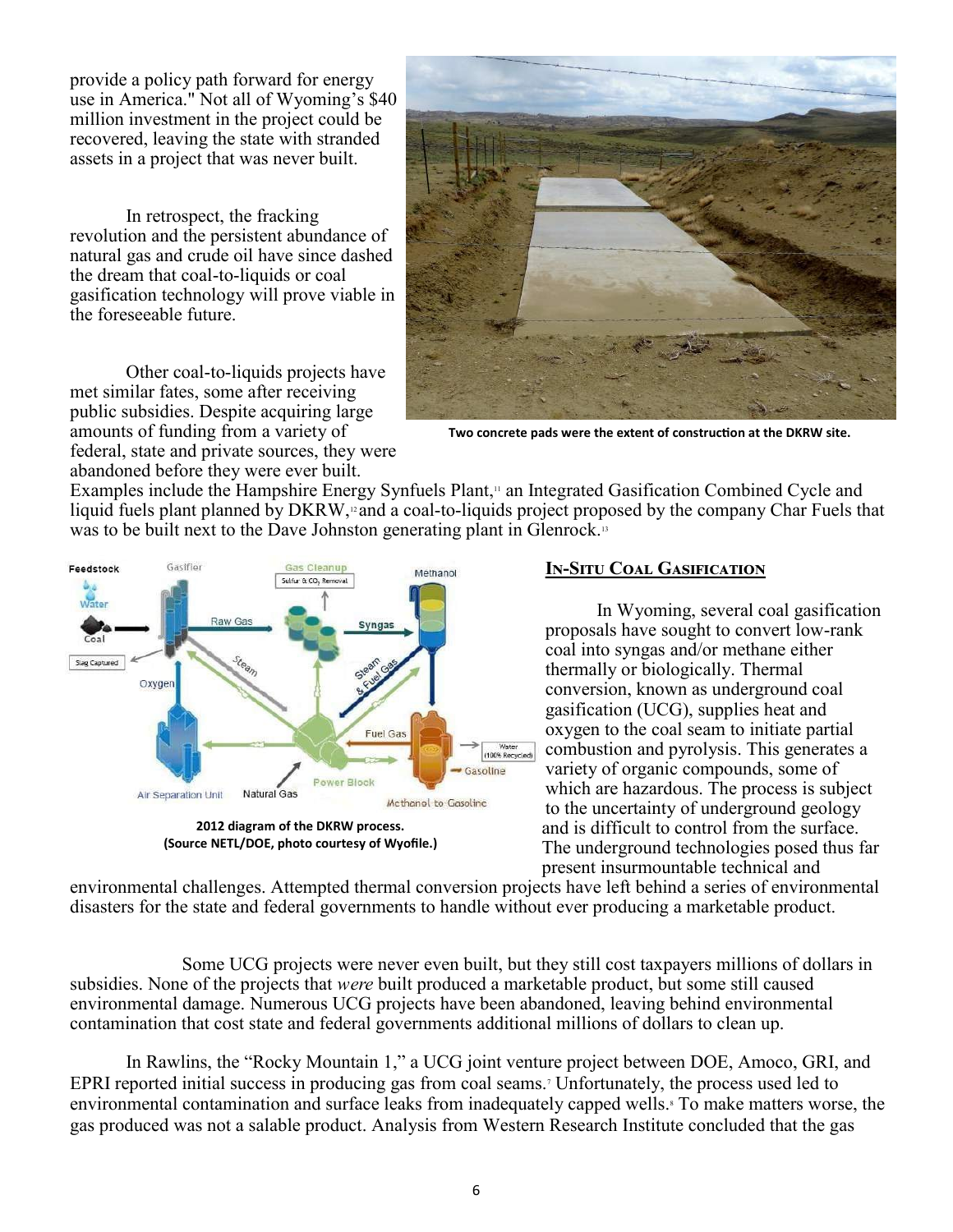would require additional cleaning before it would be saleable,<sup>9</sup> and that cleaning would be difficult and expensive because of the large variation in particle size present in samples from Rocky Mountain 1.

 Lawrence Livermore National Laboratory's Hoe Creek UCG test project in Campbell County did nothing to improve the marketability of coal gasification, but it did leave behind groundwater contamination that took decades to clean up at significant taxpayer expense. According to a report on the project from Purdue University, "[a]t Hoe Creek, WY, U.S., the site of several UCG pilot tests, improper site selection and over-pressurization of the reactor drove a plume containing benzene, volatile organic carbons, and other contaminants into fresh-water aquifers." <sup>14</sup> The project area had severe enough environmental degradation to qualify as a superfund site.<sup>15</sup>



**The Linc Energy site in Campbell County was abandoned.**

Williams Energy's UCG project near Rawlins<sup>16</sup> resulted in similar environmental damage. According to a book<sup>17</sup> written on UCG, tests conducted at the Rawlins facility resulted in benzene contamination "due to poor well linkage and operation of the UCG reactor above hydrostatic pressures." Benzene contamination occurred in groundwater within the coal seam, as well as in sandstone layers both above and below the test area.

LINC Energy proposed a UCG pilot project in southern Campbell County. After years of permitting effort in Wyoming, the company was fined \$4.5 million for damage caused by a similar project in Australia. LINC was charged with five counts of willfully and unlawfully causing serious environmental harm between 2007 and 2013 near Chinchilla in Queensland, Australia by mismanaging the underground burning of coal seams. LINC was subsequently liquidated and its U.S. subsidiaries filed for Chapter 11 bankruptcy, leaving the Wyoming site abandoned and subject to reclamation bond forfeiture.

Like UCG, biological gasification also occurs in-situ. But rather than using heat it employs microbes to break the coal seam down into recoverable gas – mostly methane. Notable proponents of this technology were Luca/Patriot and Ciris. In spite of establishing a favorable regulatory framework with first-in-the-nation laws passed in Wyoming, neither venture succeeded in commercializing the process. Like UCG, it proved difficult to control and expensive to monitor. And like all the coal gasification technologies discussed above, it could not remotely compete economically with conventional sources of natural gas.

#### **Coal to Activated Carbon**

 Processing coal to make activated carbon for filtration and industrial purposes is the one commercially successful coal-upgrading project undertaken in the Powder River Basin. Atlas Carbon processes coal to create activated carbon, which has demand on the open market.<sup>18</sup> In doing so, they are providing jobs to Wyoming people and repurposing an abundantly occurring resource. The activated carbon is used for filtration, most notably to clean mercury and other contaminants from power plant flue gas.

 By all indications Atlas is a stable company that will likely continue to provide good jobs to local people well into the future. Still, it uses only a tiny amount of coal because there is limited market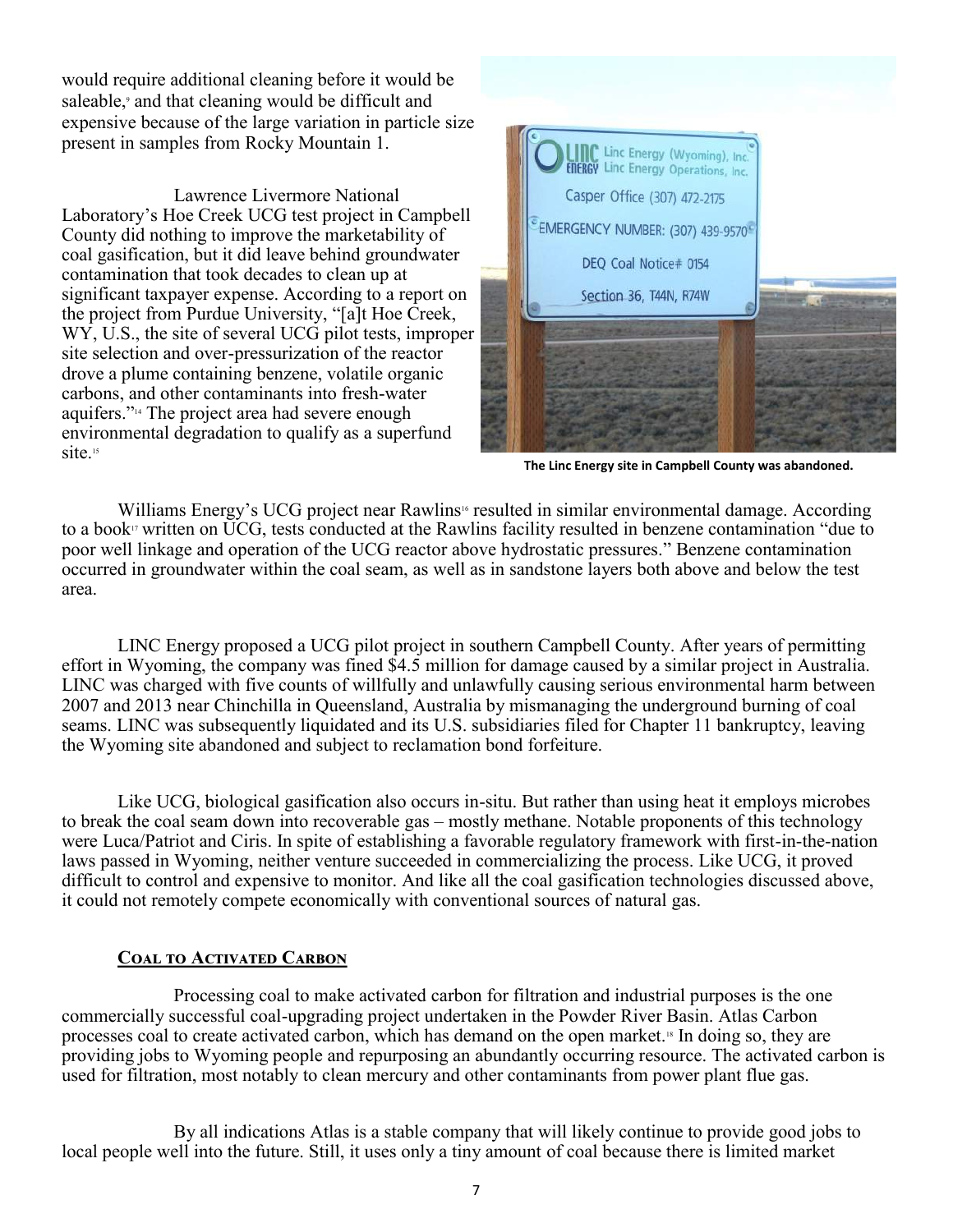

**Petroleum-based carbon fiber. (Source: ["Carbon Fiber"](https://www.flickr.com/photos/93421824@N06/26242536344)** *by [Filter Forge](https://www.flickr.com/photos/93421824@N06)* **is licensed under [CC BY 2.0](https://creativecommons.org/licenses/by/2.0/?ref=ccsearch&atype=rich) .)**

demand for activated carbon products. Atlas certainly deserves credit for its innovation and job creation, but its model is not scalable to the point of appreciably slowing the current decline in overall demand for Wyoming coal.

#### **Coal to Carbon Fiber & Other Carbon Products**

 Most upgrading efforts have primarily focused on improving coal for its established use of electrical generation or creating other combustible fuels from the feedstock. Recently, however, another track to add value to PRB coal has emerged. The focus of this new area of coal upgrading research is carbon fiber.

 There is no shortage of carbon fiber on the market today. It is being made successfully from several feed stocks, with around 90% being sourced from polyacrylonitrile  $(PAN)$ ,<sup>19</sup> a substance derived from petroleum. PAN-based carbon fiber dominates the overall carbon fiber market. It is widely applicable in aerospace & defense, automotive, sports & recreation, wind energy, and

other industries. PAN-based carbon fiber has high strength and is very cost-effective in comparison to other types of carbon fibers. <sup>25</sup>

Despite these attributes, research into coal as an alternative source of carbon fiber emerged around 2015. Several coal-to-carbon upgrading projects have been proposed in the Rocky Mountain West. Just as Wyoming placed its hopes on UCG and coal drying projects in the past, these new projects are being hailed as the answer to coal's declining market share in recent years, even though PAN-based fiber is widely available and economic. A publicly funded carbon research facility – the Advanced Carbon Products Innovation Center - is currently planned for the Fort Union mine site north of Gillette. In Sheridan County, Ramaco Carbon has proposed a carbon products research center called the iCAM. Ramaco was recently awarded a substantial DOE grant and is actively seeking other public financing for its project. Just this legislative session, lawmakers are adding in carbon products to the laundry list of energy projects that can be financed with Wyoming Energy Authority bond authority through House Bill 3.

Still in its infancy, coal-to-carbon-fiber technology faces an uphill battle to compete with petroleum-based carbon on price and product strength. Moreover, even if the technology were to become competitive in the future, the world market for carbon fiber could theoretically be served from one single, small coal mine. Global demand for carbon fiber, while steadily growing, is only expected to reach 120,000 metric tons in 2022. <sup>26</sup> Assuming even half the fixed carbon in PRB coal could be converted to carbon fiber, a single one-million-ton-per-year coal mine would suffice (Wyoming produced over 304 million tons in 2018). Claims that coal-based carbon fiber will supplant PAN-based fiber are unfounded at present and claims that coal-to-carbon will save Wyoming's coal industry are simply not credible.

#### **The Risks of Public Investment in Coal Technology**

It is difficult to estimate how much money has been invested in coal upgrading projects that were either never built, yielded no commercially viable products or caused contamination that is still being cleaned up. Most of these projects have been funded through a mix of private, state, and federal sources,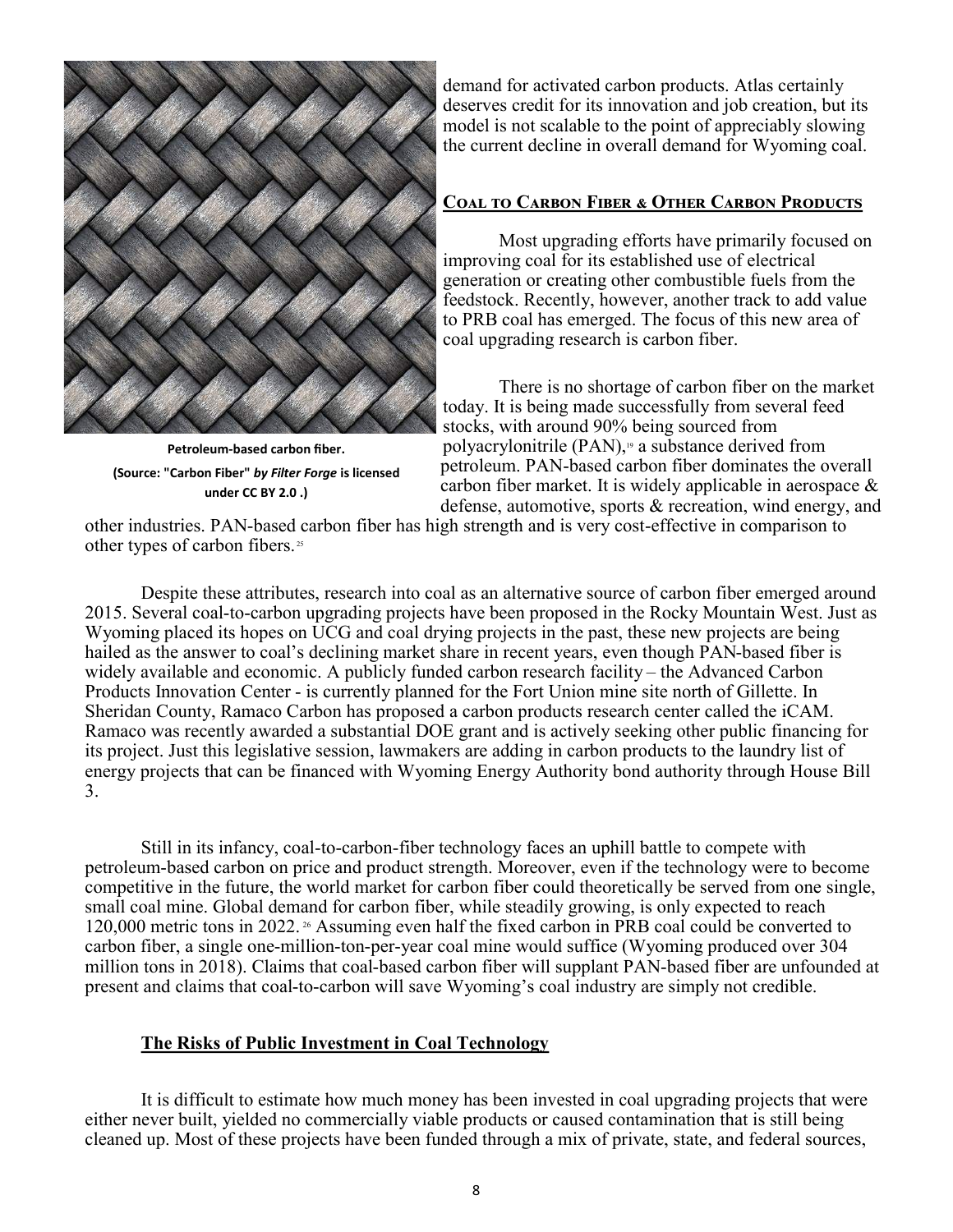but readily accessible information is in short supply. Much of the information that we were able to obtain came from historic newspaper articles.

Although the precise investment is unknown, clearly these projects have cost Wyoming and U.S. taxpayers considerable money. KFx received an \$11.7 million loan and the company Char Fuel received an \$8 million loan, both from the state of Wyoming. As a direct partnership between GE and Wyoming, the High Plains Gasification Center would have received \$40 million from the state, had it been built. At least \$1.5 million in indirect funding was granted to DKRW by the state of Wyoming in 2007, and DKRW was in line to receive a sizeable loan from the DOE.<sup>21</sup> We also found that the state of Wyoming set aside \$30 million for coal upgrading projects in 1987 and has since regularly set aside more money. In 2019, Governor Gordon requested another \$10 million in appropriations for coal upgrading.

While the monetary costs of these projects are significant and should be carefully tracked, the opportunity costs cause even greater concern. The greatest risk from continuing to collaborate with, promote, and fund coal upgrading projects is the lost time and public energy that instead could be spent planning for our future and making real changes in our state's economy. The coal market is rapidly declining outside of Wyoming, and Wyoming needs to figure out how to change with it into a more sustainable future. Time and money spent now trying to save coal is time and money that could be invested in systemic changes to Wyoming's tax system and our economic base.

For the state going forward, it is essential that Wyoming leaders are honest about the permanent changes occurring in our energy sector and the fact that coal is not going to make a miraculous comeback.

It is time for us to invest in transitioning away from coal dependency and pursue economic diversification in earnest. We can work together to diversify our economy and tax base but time is running out for us to act. We can no longer chase every shiny new possibility for coal as if it were the silver bullet, while failing to act on real solutions.

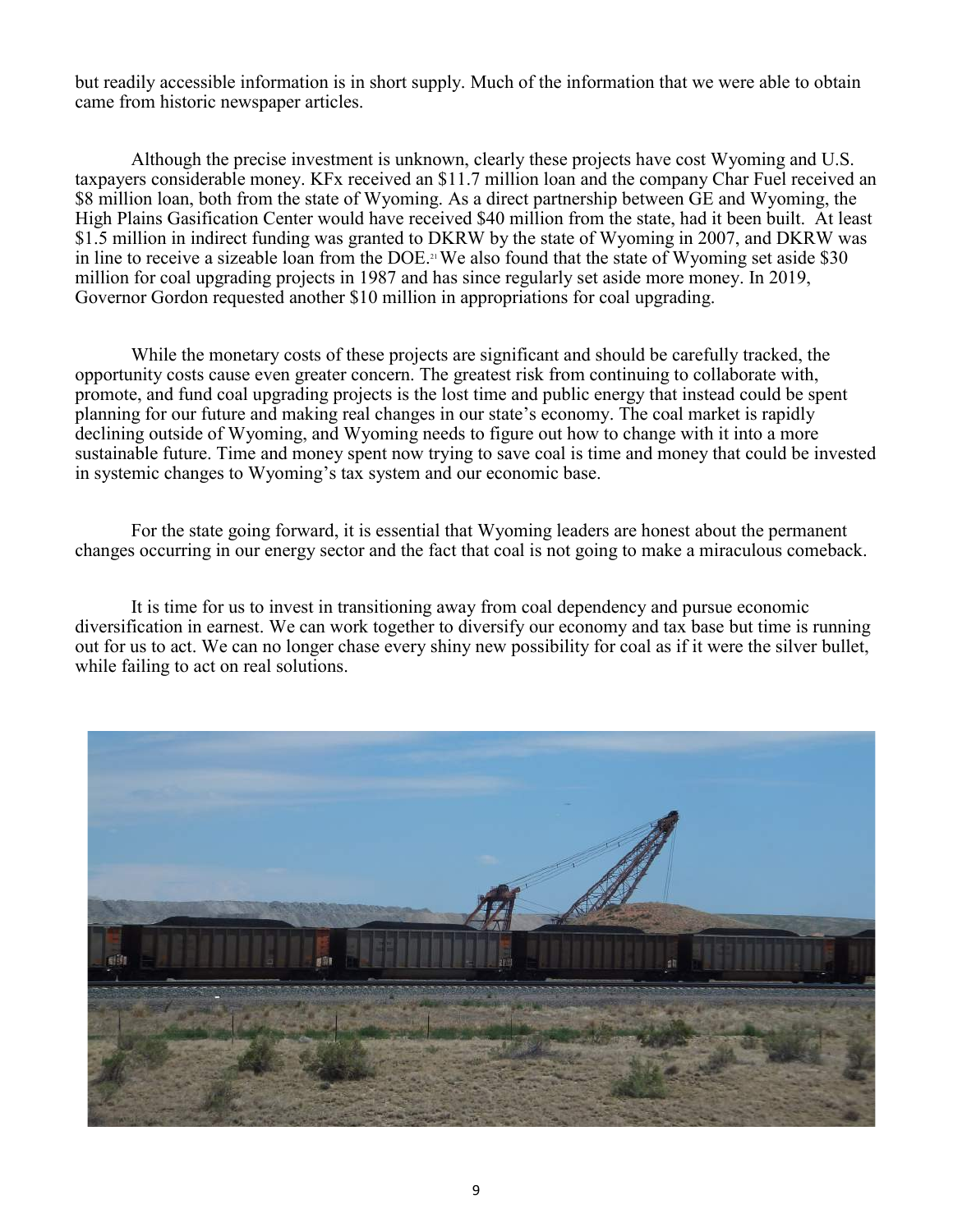#### **References**

1. "Acid Rain Program." U.S. Environmental Protection Agency, [19january2017snapshot.epa.gov/airmarkets/acid](https://19january2017snapshot.epa.gov/airmarkets/acid-rain-program_.html)-rain[program\\_.html.](https://19january2017snapshot.epa.gov/airmarkets/acid-rain-program_.html) Accessed February 2020.

2. Carroll, Chris. "Wyoming's Coal Resources: Summary Report." Wyoming State Geological Survey*,* February 2015, [www.wsgs.wyo.gov/products/wsgs](https://www.wsgs.wyo.gov/products/wsgs-2015-coal-summary.pdf)-2015-coal-summary.pdf. Accessed February 2020.

3. Merriam, N.W. "Upgrading low rank coal using the Koppelman Series C process." Western Research Institute, 1 January 1998, [www.osti.gov/biblio/293400.](https://www.osti.gov/biblio/293400) Accessed February 2020.

4. "KFx's plant cost reaches \$95 million." Asenio.com, [asensio.com/kfxs](https://asensio.com/kfxs-plant-cost-reaches-95-million/)-plant-cost-reaches-95-million/. Accessed February 2020.

5. Wen, W.W., M.A Nowak and R.P. Killmeyer. "Drying and reconstitution of subbituminous coal - CRADA 90-004. Final report." U.S. Department of Energy and Amax Coal Company, 1991, [core.ac.uk/display/71177649.](https://core.ac.uk/display/71177649) Accessed February 2020.

6. Proctor, Cathy. "Evergreen Energy files for bankruptcy, will liquidate." Denver Business Journal*,* 25 Jan. 2012, [www.bizjournals.com/denver/news/2012/01/25/evergreen](https://www.bizjournals.com/denver/news/2012/01/25/evergreen-energy-files-for-bankruptcy.html)-energy-files-for-bankruptcy.html. Accessed February 2020.

7. Boysen, J.E., J.R. Covell and S. Sullivan. "Topical report: Results from venting, flushing and cooling of the Rocky Mountain 1 UCG cavities." Western Research Institute, June 1990. [eqc.state.wy.us/orders/Land%20Closed%20Cases/13](http://eqc.state.wy.us/orders/Land%20Closed%20Cases/13-4804%20Linc%20Energy%20Operations,%20Inc/Linc%20Exhibits/Linc%20Ex.%2029%20-%20Rocky%20Mountain%201%20WRI%20Clean%20Caven%20Concept.pdf)-4804% [20Linc%20Energy%20Operations,%20Inc/Linc%20Exhibits/Linc%20Ex.%2029%20](http://eqc.state.wy.us/orders/Land%20Closed%20Cases/13-4804%20Linc%20Energy%20Operations,%20Inc/Linc%20Exhibits/Linc%20Ex.%2029%20-%20Rocky%20Mountain%201%20WRI%20Clean%20Caven%20Concept.pdf)-%20Rocky%20Mountain%201% [20WRI%20Clean%20Caven%20Concept.pdf.](http://eqc.state.wy.us/orders/Land%20Closed%20Cases/13-4804%20Linc%20Energy%20Operations,%20Inc/Linc%20Exhibits/Linc%20Ex.%2029%20-%20Rocky%20Mountain%201%20WRI%20Clean%20Caven%20Concept.pdf) Accessed February 2020.

8. Camp, David W. and Joshua A. White. "Underground coal gasification: An overview of groundwater contamination hazards and mitigation strategies*.*" Lawrence Livermore National Laboratory, March 2015, [www.osmre.gov/programs/TDT/](https://www.osmre.gov/programs/TDT/appliedScience/2012LLNL-JWhiteUndergroundCoalGasificationFR.pdf) appliedScience/2012LLNL-[JWhiteUndergroundCoalGasificationFR.pdf.](https://www.osmre.gov/programs/TDT/appliedScience/2012LLNL-JWhiteUndergroundCoalGasificationFR.pdf) Accessed February 2020.

9. Barbour, Floyd A, Robert E. Cummings, Sarah L. Campbell and James R. Covell. "Process Product Characterization For Rocky Mountain 1 UCG Project." Western Research Institute.

10. Pelzer, Jeremy. "High Plains Gasification Center put on hold." Casper Star-Tribune, 2011 July 29, [https://trib.com/](https://trib.com/news/state-and-regional/high-plains-gasification-center-put-on-hold/article_287ad7e8-ba1e-11e0-9422-001cc4c002e0.html) news/state-and-regional/high-plains-gasification-center-put-on-[hold/article\\_287ad7e8](https://trib.com/news/state-and-regional/high-plains-gasification-center-put-on-hold/article_287ad7e8-ba1e-11e0-9422-001cc4c002e0.html)-ba1e-11e0-9422-001cc4c002e0.html. Accessed February 2020.

11. Hamilton, Martha M. "Synfuels Dealt New Setback." The Washington Post, 1982, October 21, [www.washingtonpost.com/archive/business/1982/10/21/synfuels](https://www.washingtonpost.com/archive/business/1982/10/21/synfuels-dealt-new-setback/4105a4ab-62c3-4c03-9f22-c75fc521881f/)-dealt-new-setback/4105a4ab-62c3-4c03-9f22-c75fc521881f/. Accessed February 2020.

12. Bleizeffer, Dustin Bleizeffer. "Long-delayed DKRW coal conversion plant lacks financing." WyoFile*,* 2013, March 31, [https://www.wyofile.com/long](https://www.wyofile.com/long-delayed-dkrw-coal-conversion-plant-still-lacks-complete-financing/)-delayed-dkrw-coal-conversion-plant-still-lacks-complete-financing/. Accessed February 2020.

13. Lazarus, Bill. "The charring of Wyoming." High Country News, 1989, May 22, [s3.amazonaws.com/hcn](https://s3.amazonaws.com/hcn-media/archive-pdf/1989_05_22_rfs.pdf)-media/archive[pdf/1989\\_05\\_22\\_rfs.pdf.](https://s3.amazonaws.com/hcn-media/archive-pdf/1989_05_22_rfs.pdf) Accessed February 2020.

14. Burton, Elizabeth, Julio Friedmann and Ravi Upadhaye. "Best Practices In Underground Coal Gasification." Lawrence Livermore National Laboratory, [1pdf.net/best](https://1pdf.net/best-practices-in-underground-coal-gasification-purdue-university_587481c3e12e89cc2e48afe1)-practices-in-underground-coal-gasification-purdueuniversity 587481c3e12e89cc2e48afe1. Accessed February 2020.

15. "Superfund site information." U.S. Environmental Protection Agency, [cumulis.epa.gov/supercpad/cursites/](https://cumulis.epa.gov/supercpad/cursites/csitinfo.cfm?id=0801280) [csitinfo.cfm?id=0801280.](https://cumulis.epa.gov/supercpad/cursites/csitinfo.cfm?id=0801280) Accessed February 2020.

16. "Domestic (U.S.) projects" Raven Ridge Resources, Inc, [https://www.ravenridge.com/projects/domestic.](https://www.ravenridge.com/projects/domestic/) Accessed February 2020.

17. Blinderman, Michael S. and Alexander Y. "Underground coal gasification and combustion" Woodhead Publishing, 2018, [books.google.com/books?id=sDTZCgAAQBAJ&pg=PA98&lpg=PA98&dq=%22Williams+Energy%](https://books.google.com/books?id=sDTZCgAAQBAJ&pg=PA98&lpg=PA98&dq=%22Williams+Energy%22+UCG+Contamination&source=bl&ots=05SD9otIoc&sig=ACfU3U2yHmDt8lg2T6yz1Vjp4MViNm3q9g&hl=en&ppis=_e&sa=X&ved=2ahUKEwj-zPuDt7vnAhXFQs0KHUyMDJoQ6AEwA3oECAoQAQ#v=onepage&q=%22Wi) [22+UCG+Contamination&source=bl&ots=05SD9otIoc&sig=ACfU3U2yHmDt8lg2T6yz1Vjp4MViNm3q9g&hl=en&ppis=\\_e&](https://books.google.com/books?id=sDTZCgAAQBAJ&pg=PA98&lpg=PA98&dq=%22Williams+Energy%22+UCG+Contamination&source=bl&ots=05SD9otIoc&sig=ACfU3U2yHmDt8lg2T6yz1Vjp4MViNm3q9g&hl=en&ppis=_e&sa=X&ved=2ahUKEwj-zPuDt7vnAhXFQs0KHUyMDJoQ6AEwA3oECAoQAQ#v=onepage&q=%22Wi) sa=X&ved=2ahUKEwj-[zPuDt7vnAhXFQs0KHUyMDJoQ6AEwA3oECAoQAQ#v=onepage&q=%22Williams%20Energy%](https://books.google.com/books?id=sDTZCgAAQBAJ&pg=PA98&lpg=PA98&dq=%22Williams+Energy%22+UCG+Contamination&source=bl&ots=05SD9otIoc&sig=ACfU3U2yHmDt8lg2T6yz1Vjp4MViNm3q9g&hl=en&ppis=_e&sa=X&ved=2ahUKEwj-zPuDt7vnAhXFQs0KHUyMDJoQ6AEwA3oECAoQAQ#v=onepage&q=%22Wi)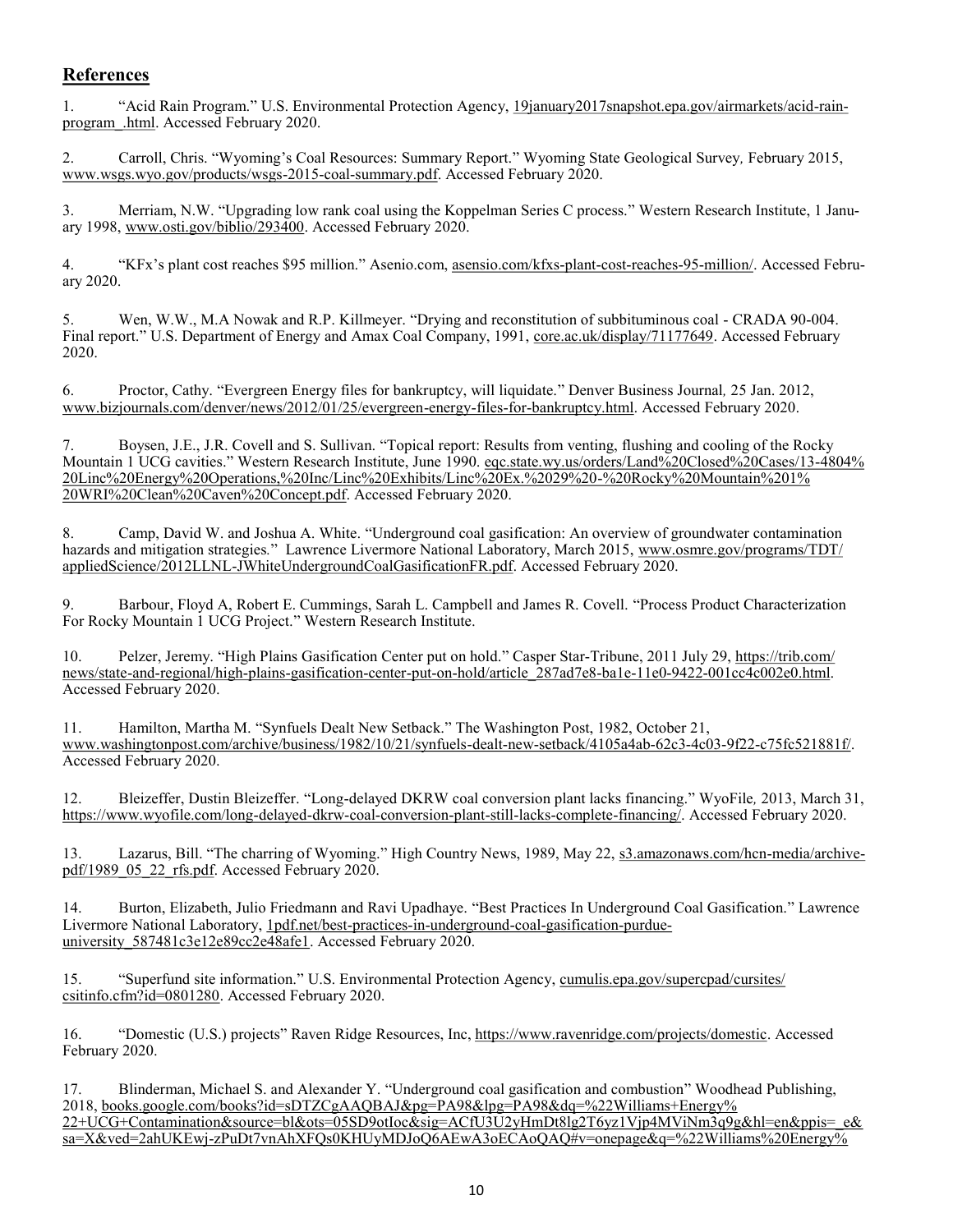[22%20UCG%20Contamination&f=false.](https://books.google.com/books?id=sDTZCgAAQBAJ&pg=PA98&lpg=PA98&dq=%22Williams+Energy%22+UCG+Contamination&source=bl&ots=05SD9otIoc&sig=ACfU3U2yHmDt8lg2T6yz1Vjp4MViNm3q9g&hl=en&ppis=_e&sa=X&ved=2ahUKEwj-zPuDt7vnAhXFQs0KHUyMDJoQ6AEwA3oECAoQAQ#v=onepage&q=%22Wi) Accessed February 2020.

18. "WEDA success stories." Wyoming Economic Development Association, [http://www.wyomingeda.org/membership/weda](http://www.wyomingeda.org/membership/weda-success-stories/p/item/1850/atlas-carbon) -success-[stories/p/item/1850/atlas](http://www.wyomingeda.org/membership/weda-success-stories/p/item/1850/atlas-carbon)-carbon. Accessed February 2020.

19. McConnell, Vicki. "The making of carbon fiber." CompositesWorld, 2008, December 19, [https://](https://www.compositesworld.com/articles/the-making-of-carbon-fiber) [www.compositesworld.com/articles/the](https://www.compositesworld.com/articles/the-making-of-carbon-fiber)-making-of-carbon-fiber. Accessed February 2020.

20. Tempest, R. (2014, June 3). Two Elk Saga Part 4: "Like I was Purchased?". *Wyofile*. Retrieved from [https://](https://www.wyofile.com/two-elk-saga-part-4-like-purchased-2/) [www.wyofile.com/two](https://www.wyofile.com/two-elk-saga-part-4-like-purchased-2/)-elk-saga-part-4-like-purchased-2/

21. 2018 Project Profiles. (2018). N.p.: Wyoming Business Council. Retrieved from <https://www.wyomingbusiness.org/>

22. "Intro & panel discussion." YouTube, uploaded by Powder River Basin Resource Council, 11 December 2019, [www.youtube.com/watch?v=HONDGUYG3D4&list=PLLDkEadlZuPcQnySKRwmAQHlyoU2YqtPe&index=1.](https://www.youtube.com/watch?v=HONDGUYG3D4&list=PLLDkEadlZuPcQnySKRwmAQHlyoU2YqtPe&index=1) Accessed February 2020.

23. CEEPP 2019, "Potential Impacts of the Coal Transition, and how do we Plan for it?", Robert Godby, University of Wyoming, Center for Energy Economics and Public Policy, August 2019. http://www.wyia.org/wp-[content/uploads/2019/04/](http://www.wyia.org/wp-content/uploads/2019/04/Godby_WIA-Spring-Meeting-3-28-2019.pdf) [Godby\\_WIA](http://www.wyia.org/wp-content/uploads/2019/04/Godby_WIA-Spring-Meeting-3-28-2019.pdf)-Spring-Meeting-3-28-2019.pdf

24. ABC News 2018, "Linc Energy fined \$4.5 million for serious environmental harm at underground coal gasification plant", May 11, 2018, [https://www.abc.net.au/news/2018](https://www.abc.net.au/news/2018-05-11/linc-energy-fined-$4.5-million-for-serious-environmental-harm/9751154)-05-11/linc-energy-fined-\$4.5-million-for-serious-environmental-harm/9751154

25. Market Reports 2019, "Carbon Fiber Markets," [https://www.marketsandmarkets.com/Market](https://www.marketsandmarkets.com/Market-Reports/carbon-fiber-396.html?gclid=EAIaIQobChMIgveIs_nT5wIVUxitBh2FaQ0zEAAYASAAEgKRMPD_BwE)-Reports/carbon-fiber-[396.html?gclid=EAIaIQobChMIgveIs\\_nT5wIVUxitBh2FaQ0zEAAYASAAEgKRMPD\\_BwE](https://www.marketsandmarkets.com/Market-Reports/carbon-fiber-396.html?gclid=EAIaIQobChMIgveIs_nT5wIVUxitBh2FaQ0zEAAYASAAEgKRMPD_BwE)

26. Statistica 2020, "Global demand for carbon fiber from 2010 to 2022, January 2020, [https://www.statista.com/](https://www.statista.com/statistics/380538/projection-demand-for-carbon-fiber-globally/) [statistics/380538/projection](https://www.statista.com/statistics/380538/projection-demand-for-carbon-fiber-globally/)-demand-for-carbon-fiber-globally/